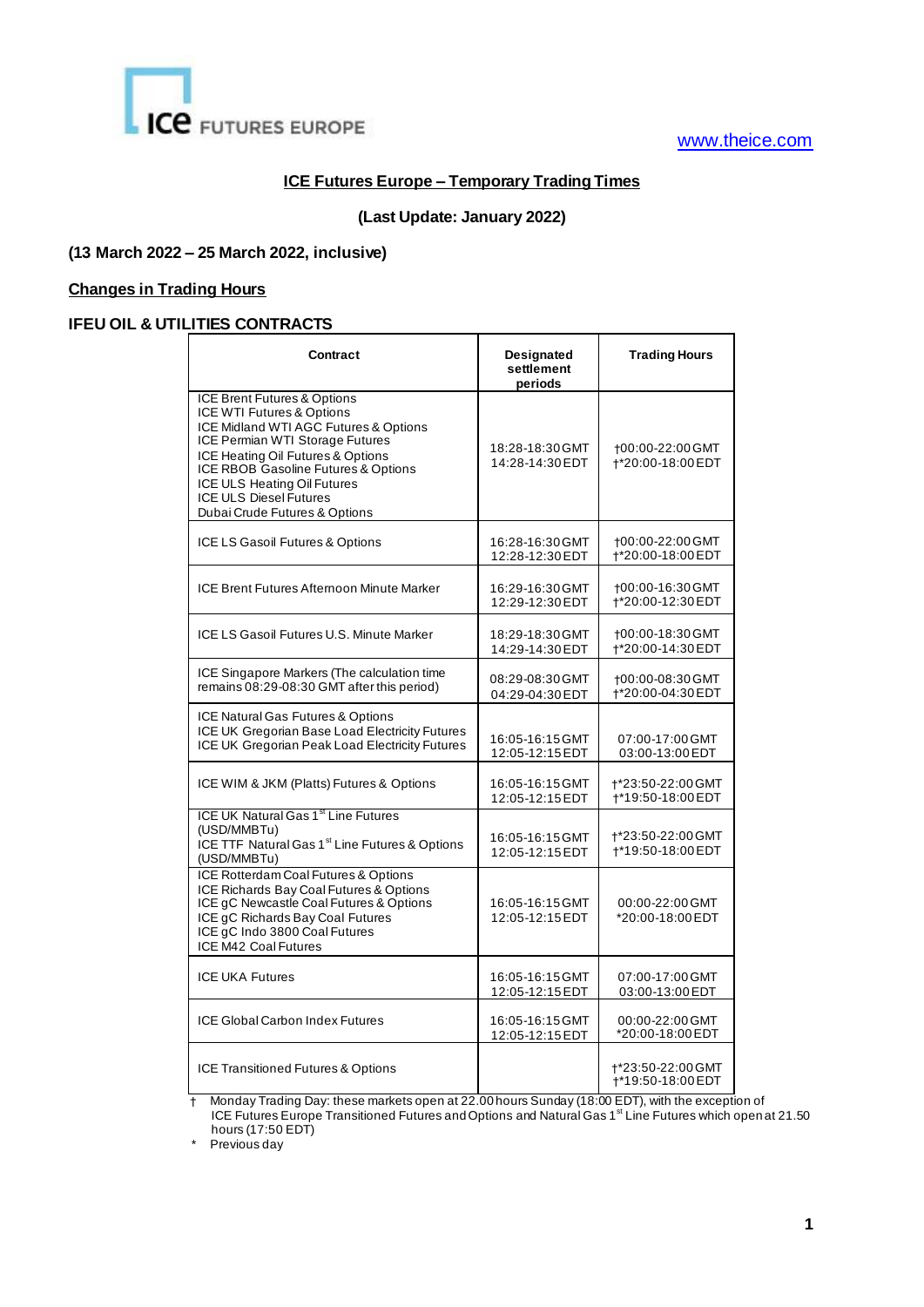

## **IFEU SOFT COMMODITY CONTRACTS**

| Contract                                 | <b>Designated</b><br>settlement<br>periods | <b>Trading Hours</b>                  | <b>PCPO</b>       |
|------------------------------------------|--------------------------------------------|---------------------------------------|-------------------|
| ICE London Cocoa & Euro Cocoa Futures    | 16:48 -16:50 GMT                           | 09:30 -16:55 GMT                      | 17:25 - 22:00 GMT |
| & Options                                | 12:48-12:50 EDT                            | 05:30 -12:55 EDT                      | 13:25 - 18:00 EDT |
| ICE Robusta Coffee Futures & Options     | 17:23 - 17:25 GMT                          | 09:00 -17:30 GMT                      | 18:00 - 22:00 GMT |
|                                          | 13:23 - 13:25 EDT                          | 05:00 -13:30 EDT                      | 14:00 - 18:00 EDT |
| ICE White Sugar Futures & Options &      | 16:53-16:55 GMT                            | 08:45 -17:00 GMT                      | 17:30 - 22:00 GMT |
| <b>Containerised White Sugar Futures</b> | $12:53 - 12:55 EDT$                        | 04:45 -13:00 EDT                      | 13:30 - 18:00 EDT |
| ICE UK Feed Wheat Futures & Options      | 17:26 -17:28 GMT<br>13:26 -13:28 EDT       | 09:25 -17:28 GMT<br>05:25 - 13:28 EDT | N/A               |

## **IFEU FIXED INCOME CONTRACTS**

| Contract                                                                                      | <b>Designated</b><br>settlement<br>periods | <b>Trading Hours</b>                |
|-----------------------------------------------------------------------------------------------|--------------------------------------------|-------------------------------------|
| <b>ICE Three Month SONIA Futures</b>                                                          | 16:05-16:15 GMT<br>12:05-12:15 EDT         | 07:30-18:00 GMT<br>03:30-14:00 EDT  |
| ICE Three Month SONIA Options, One,<br>Two, Three, Four and Five Year Mid-Curve<br>Options    | 16:05-16:15 GMT<br>12:05-12:15 EDT         | 07:30-18:00 GMT<br>03:30-14:00 EDT  |
| ICE Three Month Euribor® Futures                                                              | 16:05-16:15 GMT<br>12:05-12:15 EDT         | 01:00-21:00 GMT<br>*21:00-17:00 EDT |
| ICE Three Month Euribor® Options, One,<br>Two, Three, Four and Five Year Mid-Curve<br>Options | 16:05-16:15 GMT<br>12:05-12:15 EDT         | 07:00-18:00 GMT<br>03:00-14:00 EDT  |
| ICE Three Month Saron® Futures                                                                | 16:05-16:15 GMT<br>12:05-12:15 EDT         | 07:30-18:00 GMT<br>03:30-14:00 EDT  |
| <b>ICE One Month SONIA Futures</b>                                                            | 16:05-16:15 GMT<br>12:05-12:15 EDT         | 07:30-18:00 GMT<br>03:30-14:00 EDT  |
| ICE One Month Euro Overnight Futures                                                          | 16:05-16:15 GMT<br>12:05-12:15 EDT         | 07:00-18:00 GMT<br>03:00-14:00 EDT  |
| ICE Short, Medium, Long and Ultra Long<br>Gilt Futures and Long Gilt Options                  | 16:13-16:15 GMT<br>12:13-12:15 EDT         | 08:00-18:00 GMT<br>04:00-14:00 EDT  |
| ICE Short, Medium, Long and Ultra Long<br><b>Bund Futures</b>                                 | 16:13-16:15 GMT<br>12:13-12:15 EDT         | 01:00-21:00 GMT<br>*21:00-17:00 EDT |
| ICE Short, Medium and Long BTP Futures                                                        | 16:13-16:15 GMT<br>12:13-12:15 EDT         | 01:00-18:00 GMT<br>*21:00-14:00 EDT |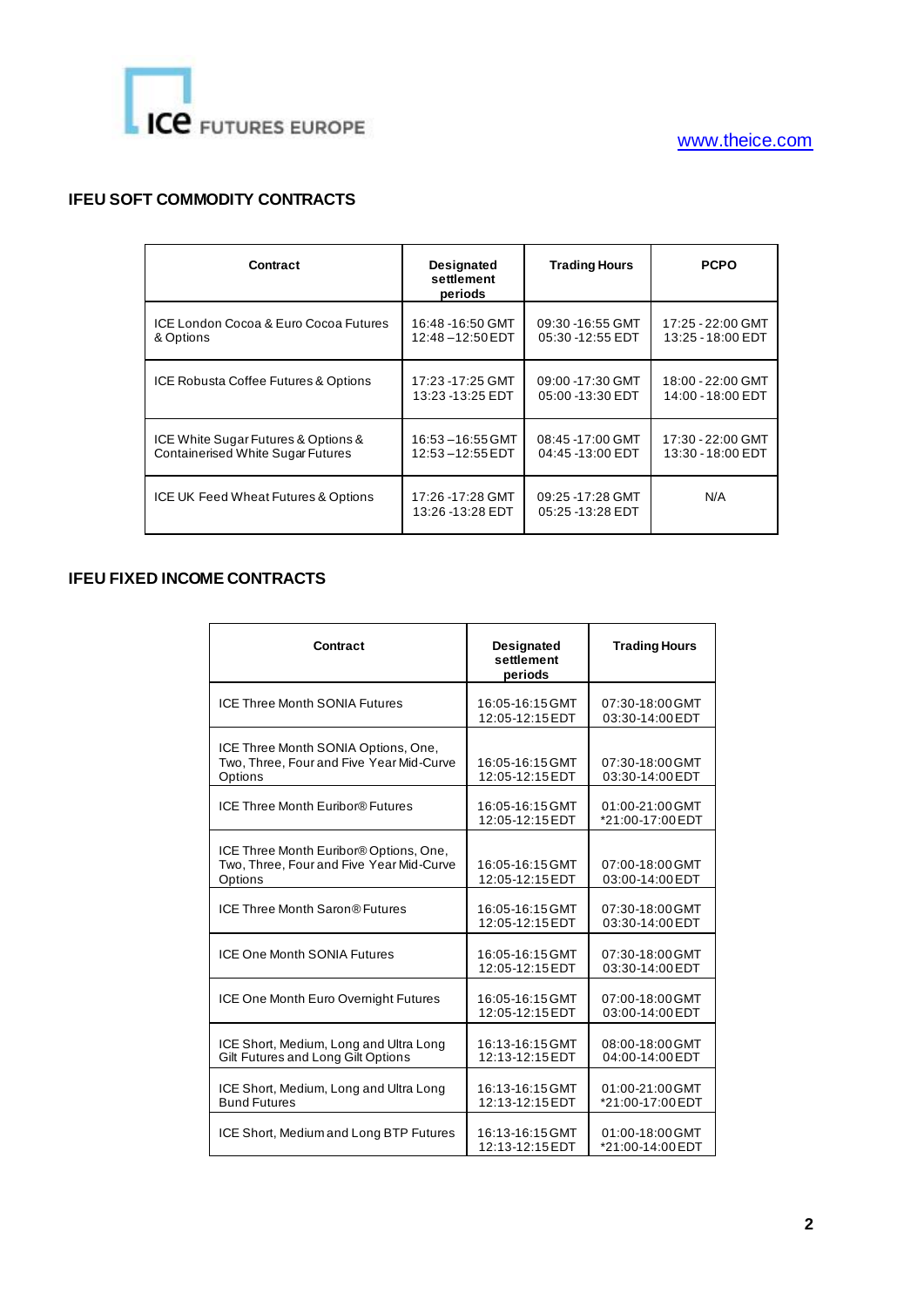# ICE FUTURES EUROPE

# [www.theice.com](file:///C:/Users/prattray/Desktop/www.theice.com)

| ICE Short, Medium and Long Bonos          | 16:13-16:15 GMT                    | 01:00-16:35 GMT                      |
|-------------------------------------------|------------------------------------|--------------------------------------|
| <b>Futures</b>                            | 12:13-12:15 EDT                    | *21:00-12:35 EDT                     |
| <b>ICE Medium and Long Swiss</b>          | 15:58-16:00 GMT                    | 01:00-16:00 GMT                      |
| <b>Confederation Futures</b>              | 11:58-12:00 EDT                    | *21:00-12:00 EDT                     |
| ICE Euro Swapnote® Futures - Two, Five,   | 16:13-16:15 GMT                    | 07:00-18:00 GMT                      |
| Ten and Thirty Year                       | 12:13-12:15 EDT                    | 03:00-14:00 EDT                      |
| ICE GBP SONIA Swapnote® Futures -         | 16:13-16:15 GMT                    | 07:30-18:00 GMT                      |
| Two, Five, Ten and Thirty Year            | 12:13-12:15 EDT                    | 03:30-14:00 EDT                      |
| ICE U.S. Dollar Swapnote® Futures - Two,  | 18:58-19:00 GMT                    | 07:00-19:00 GMT                      |
| Five, Ten and Thirty Year                 | 14:58-15:00 EDT                    | 03:00-15:00 EDT                      |
| ICE One Month and Three Month SOFR        | 18:30-19:00 GMT                    | *23:45-21:00 GMT                     |
| <b>Futures</b>                            | 14:30-15:00 EDT                    | *19:45-17:00 EDT                     |
| <b>ICE Three Month Eurodollar Futures</b> | 18:58-19:00 GMT<br>14:58-15:00 EDT | *23:45-21:00 GMT<br>*19:45-17:00 EDT |
| <b>ERIS EUR Interest Rate Futures</b>     | 16:05-16:15 GMT<br>12:05-12:15 EDT | 07:00-18:00 GMT<br>03:00-14:00 EDT   |
| <b>ERIS GBP Interest Rate Futures</b>     | 16:05-16:15 GMT<br>12:05-12:15 EDT | 07:30-18:00 GMT<br>03:30-14:00 EDT   |
| Previous day                              |                                    |                                      |

# **IFEU EQUITY DERIVATIVE CONTRACTS**

| Contract                                                                 | <b>Designated</b><br>settlement<br>periods | <b>Trading Hours</b>                |
|--------------------------------------------------------------------------|--------------------------------------------|-------------------------------------|
| ICE FTSE 100 Index Future                                                | 16:28-16:30 GMT<br>12:28-12:30 EDT         | 01:00-21:00 GMT<br>*21:00-17:00 EDT |
| ICE FTSE 100 Index Option - CLOB^                                        | 16:28-16:30 GMT<br>12:28-12:30 EDT         | 08:00-16:50 GMT<br>04:00-12:50 EDT  |
| ICE FTSE 100 Index Option - ICEBlock                                     | 16:28-16:30 GMT<br>12:28-12:30 EDT         | 08:00-17:30 GMT<br>04:00-13:30 EDT  |
| ICE FTSE 250 Future                                                      | 16:28-16:30 GMT<br>12:28-12:30 EDT         | 07:00-21:00 GMT<br>03:00-17:00 EDT  |
| ICE FTSE 250 Index Option - CLOB^                                        | 16:28-16:30 GMT<br>12:28-12:30 EDT         | 08:00-16:50 GMT<br>04:00-12:50 EDT  |
| ICE FTSE 250 Index Option - ICEBlock                                     | 16:28-16:30 GMT<br>12:28-12:30 EDT         | 08:00-17:30 GMT<br>04:00-13:30 EDT  |
| ICE FTSE 100 Declared Dividend and<br>RDSA Withholding Future - CLOB^    | 16:28-16:30 GMT<br>12:28-12:30 EDT         | 08:00-16:30 GMT<br>04:00-12:30 EDT  |
| ICE FTSE 100 Declared Dividend and<br>RDSA Withholding Future - ICEBlock | 16:28-16:30 GMT<br>12:28-12:30 EDT         | 08:00-17:30 GMT<br>04:00-13:30 EDT  |
| MSCI Index Futures (with normal trading<br>hours of 01:00-21:00 GMT)     | N/A                                        | 01:00-21:00 GMT<br>*21:00-17:00 EDT |
| MSCI Index Futures (with normal trading<br>hours of 08:00-21:00 GMT)     | N/A                                        | 08:00-21:00 GMT<br>04:00-17:00 EDT  |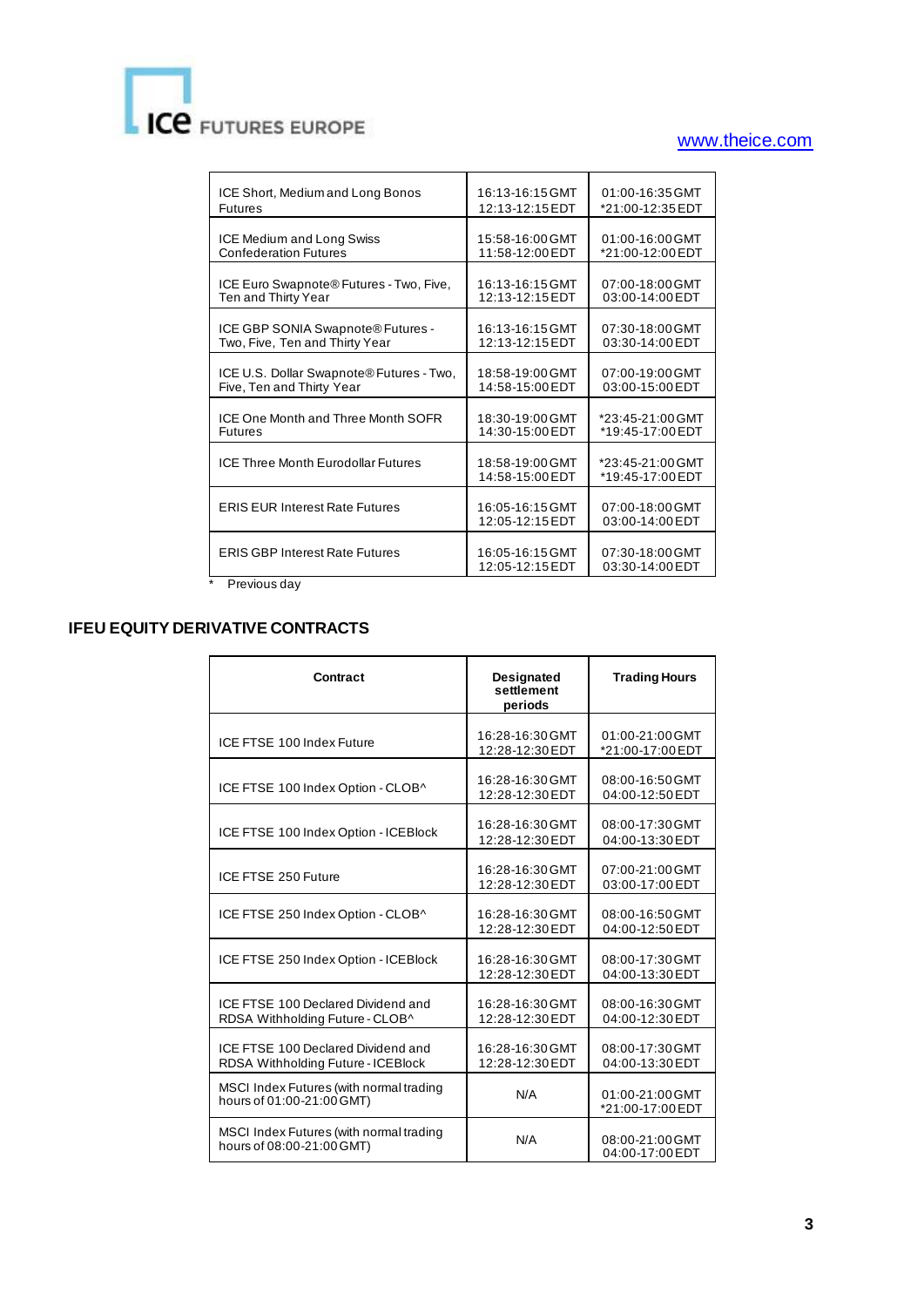# **ICE** FUTURES EUROPE

## [www.theice.com](file:///C:/Users/prattray/Desktop/www.theice.com)

| MSCI Index Futures (with normal trading<br>hours of 08:00-17:30 GMT)                                                                                                                                                                                                                        | N/A | 08:00-17:30 GMT<br>04:00-13:30 EDT                                  |
|---------------------------------------------------------------------------------------------------------------------------------------------------------------------------------------------------------------------------------------------------------------------------------------------|-----|---------------------------------------------------------------------|
| All other ICE Block only Index Futures and<br>Option contracts (AEX, BEL20, CAC40,<br>FTSE 100 Equal Weighted, FTSE 100<br>Total Return, FTSEurofirst 80, FTSEurofirst<br>100, PSI20, FTSE Developed Europe<br>SMID Cap Tradable Plus and FTSE UK<br>Mid Cap Tradable Plus Index contracts) | N/A | 08:00-17:30 GMT<br>04:00-13:30 EDT                                  |
| Dividend Adjusted Stock Futures - ICE<br><b>Block</b>                                                                                                                                                                                                                                       | N/A | 08:00-18:00 GMT<br>04:00-14:00 EDT<br>See page 6 for<br>Expiry days |
| Single Stock Futures - ICE Block                                                                                                                                                                                                                                                            | N/A | 08:00-18:00 GMT<br>04:00-14:00 EDT<br>See page 6 for<br>Expiry days |
| Canadian Single Stock Futures - ICE Block                                                                                                                                                                                                                                                   | N/A | 08:00-21:30 GMT<br>04:00-17:30 EDT<br>See page 6 for<br>Expiry days |
| Single Stock Options - CLOB^                                                                                                                                                                                                                                                                | N/A | 08:00-16:30 GMT<br>04:00-12:30 EDT                                  |
| Single Stock Options - ICE Block                                                                                                                                                                                                                                                            | N/A | 08:00-17:30 GMT<br>04:00-13:30 EDT<br>See page 6 for<br>Expiry days |

^CLOB: Central Limit Order Book

\* Previous Day

## **Changes in Expiry Times**

## **AFFECTED CONTRACTS**

| <b>Contract</b>                                                | <b>Expiry Date</b>          | <b>Expiry Times - hours</b> |                  |
|----------------------------------------------------------------|-----------------------------|-----------------------------|------------------|
|                                                                |                             | <b>GMT-hours</b>            | <b>EDT-hours</b> |
| <b>ICE Three Month Furibor</b><br><b>Futures &amp; Options</b> | $14^{\text{th}}$ March 2022 | 10:00                       | 06:00            |
| ICE Euro Swapnote <sup>®</sup><br><b>Futures</b>               | 14th March 2022             | 10:00                       | 06:00            |
| <b>ICF Furodollar Futures</b>                                  | 14th March 2022             | 11:00                       | 07:00            |
| ICE US Dollar Swapnote®<br><b>Futures</b>                      | $14^{\text{th}}$ March 2022 | 15:00                       | 11:00            |
| ICE WIM & JKM (Platts)<br><b>Futures</b>                       | $15^{\text{th}}$ March 2022 | 22:00                       | 18:00            |
| ICE Three Month Saron®<br><b>Futures</b>                       | $15th$ March 2022           | 17:00                       | 13:00            |
| <b>ICE Three Month SONIA</b><br><b>Futures</b>                 | $15th$ March 2022           | 18:00                       | 14:00            |
| <b>ICE Three Month SOFR</b><br><b>Futures</b>                  | $15th$ March 2022           | 21:00                       | 17:00            |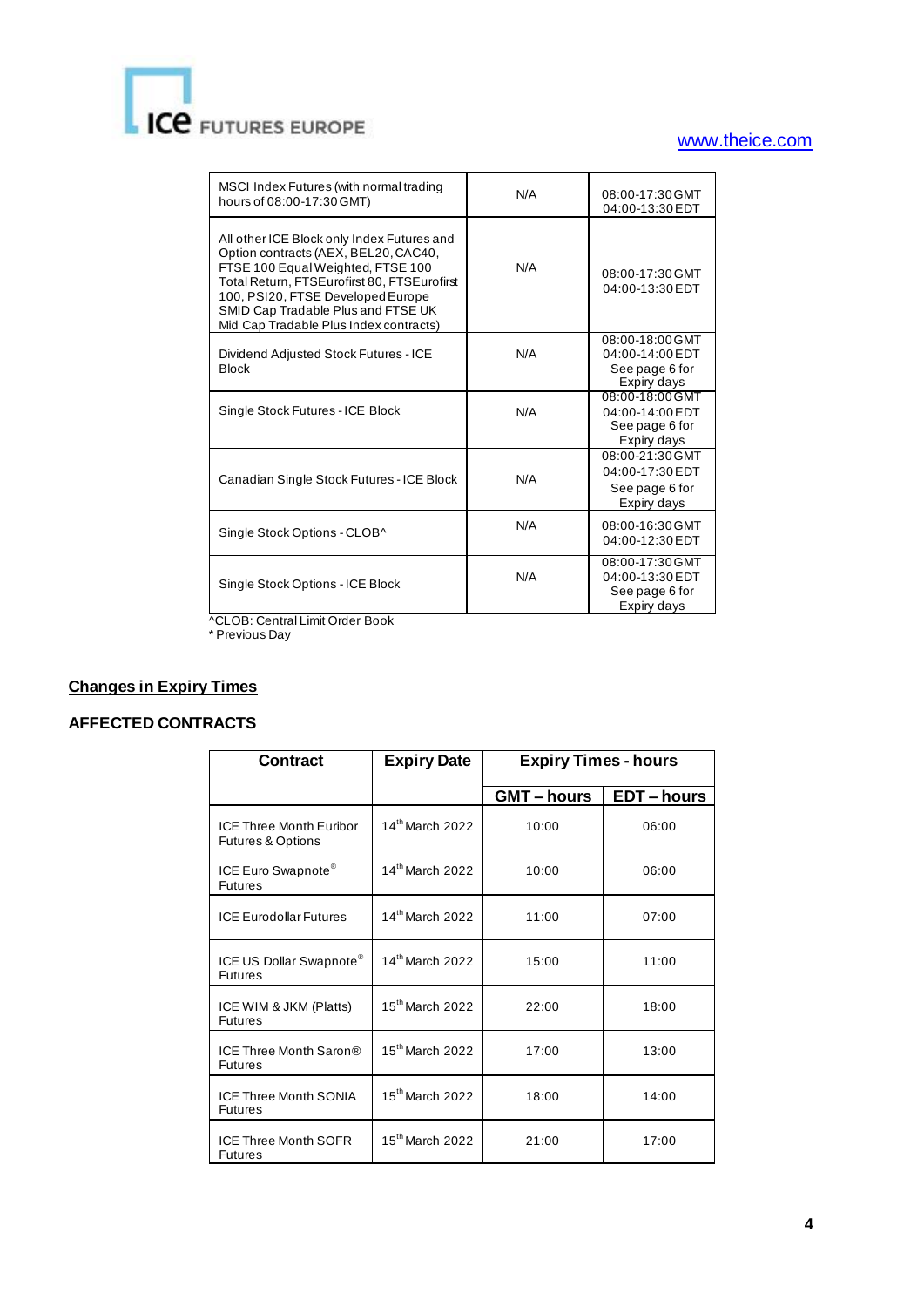# **CE** FUTURES EUROPE

## [www.theice.com](file:///C:/Users/prattray/Desktop/www.theice.com)

| <b>ICE GBP SONIA</b><br>Swapnote <sup>®</sup> Futures                                                                                                                         | 16 <sup>th</sup> March 2022 | 11:00      | 07:00   |
|-------------------------------------------------------------------------------------------------------------------------------------------------------------------------------|-----------------------------|------------|---------|
| ICE London Cocoa &<br>Euro Cocoa Futures                                                                                                                                      | 16 <sup>th</sup> March 2022 | 12:00      | 08:00   |
| <b>ICE Midland WTI</b><br>American Gulf Coast<br>Options                                                                                                                      | 17th March 2022             | 18:30      | 14:30   |
| ICE WTI Options                                                                                                                                                               | 17th March 2022             | 18:30      | 14:30   |
| ICE FTSE 100 Index<br>Futures & Options &<br>FTSE 250 Futures and<br>Options                                                                                                  | 18 <sup>th</sup> March 2022 | $10:15**$  | 06:15** |
| Single Stock Options -<br>CLOB^                                                                                                                                               | 18 <sup>th</sup> March 2022 | 16:30      | 12:30   |
| <b>MSCI Index Futures (with</b><br>normal expiry time of<br>16:00 GMT)                                                                                                        | 18 <sup>th</sup> March 2022 | 16:00      | 12:00   |
| ICE Index Futures &<br>Options - ICE Block<br><b>ICE Single Stock Futures</b><br>& Options - ICE Block<br><b>ICE Dividend Adjusted</b><br><b>Stock Futures</b><br>- ICE Block | 18 <sup>th</sup> March 2022 | See page 6 |         |
| <b>ICE WTI Futures</b>                                                                                                                                                        | 21 <sup>st</sup> March 2022 | 18:30      | 14:30   |
| ICE Permian WTI Storage<br><b>Futures</b>                                                                                                                                     | 22 <sup>nd</sup> March 2022 | 18:30      | 14:30   |
| <b>ICE Midland WTI</b><br>American Gulf Coast<br><b>Futures</b>                                                                                                               | 22 <sup>nd</sup> March 2022 | 18:30      | 14:30   |
| <b>ICE UK Feed Wheat</b><br><b>Futures</b>                                                                                                                                    | 23rd March 2022             | 12:30      | 08:30   |
| <b>ICE Robusta Coffee</b><br><b>Futures</b>                                                                                                                                   | 25 <sup>th</sup> March 2022 | 12:30      | 08:30   |
| ICE Long Gilt Option                                                                                                                                                          | 25 <sup>th</sup> March 2022 | 15:15      | 11:15   |
| gC Newcastle & gC Fob<br>Indo 3800 Coal Futures                                                                                                                               | 25 <sup>th</sup> March 2022 | 12:00      | 08:00   |
| ICE Natural Gas Options                                                                                                                                                       | 25 <sup>th</sup> March 2022 | 13:00      | 09:00   |
| ICE Rotterdam, Richards<br>Bay, gC Richards Bay,<br>M42 Coal Futures                                                                                                          | 25 <sup>th</sup> March 2022 | 17:00      | 13:00   |

\*\*Trading shall cease as soon as reasonably practicable after 10:15 (London time) once the Expiry Value of the Index has been determined.

^CLOB: Central Limit Order Book